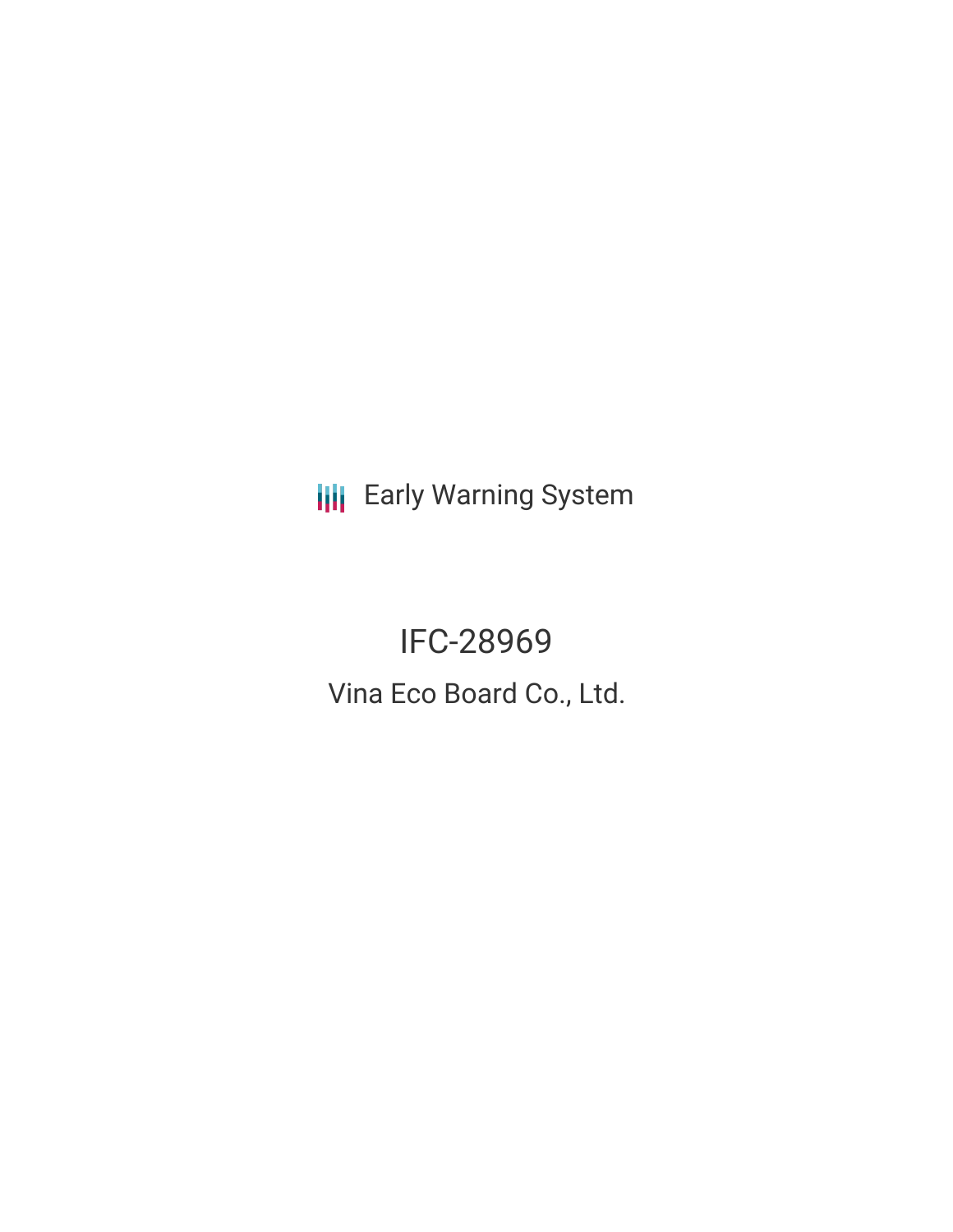## **Quick Facts**

| <b>Countries</b>               | <b>Vietnam</b>                                 |
|--------------------------------|------------------------------------------------|
| <b>Specific Location</b>       | Phu An Thanh Industrial Park, Long An Province |
| <b>Financial Institutions</b>  | International Finance Corporation (IFC)        |
| <b>Status</b>                  | Active                                         |
| <b>Bank Risk Rating</b>        | B                                              |
| <b>Voting Date</b>             | 2011-06-06                                     |
| <b>Borrower</b>                | VINA ECO BOARD COMPANY LIMITED                 |
| <b>Sectors</b>                 | Agriculture and Forestry, Infrastructure       |
| <b>Investment Type(s)</b>      | Equity                                         |
| <b>Investment Amount (USD)</b> | $$9.00$ million                                |
| <b>Project Cost (USD)</b>      | $$93.00$ million                               |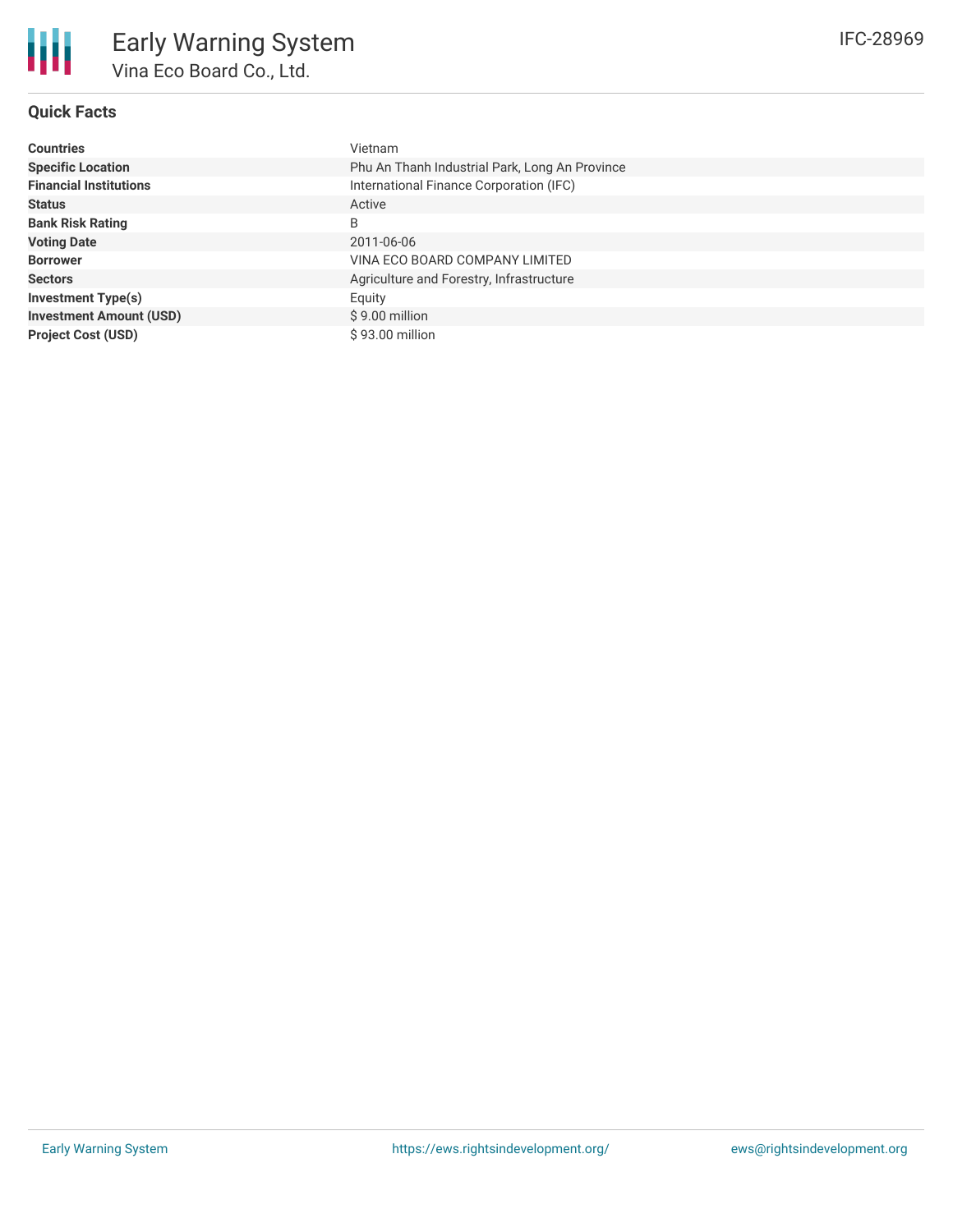

## **Project Description**

Vina Eco Board ("VECO" or "the Company") will operate a wood processing and furniture business in Long An province, Vietnam. The Company also aims to connect with local farmers as wood raw materials suppliers and then provides advice and seedlings to them.

For the wood waste, the Company will build a 11 MW bio-mass power plant to recycle the waste. In a long term, the Company is also planning to support the development of local wood processing industry by establishing the first particleboard facility in Vietnam.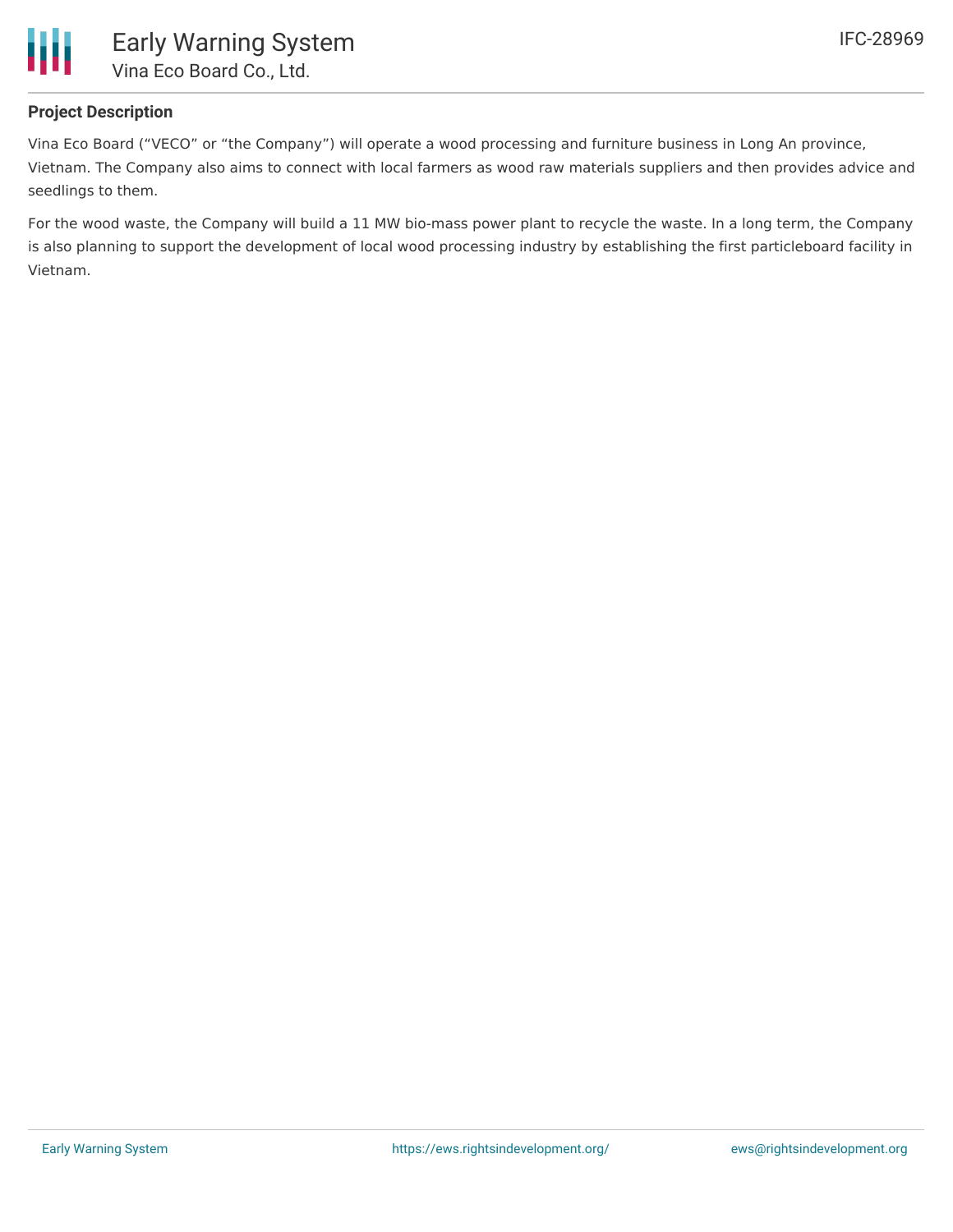## **Investment Description**

• International Finance Corporation (IFC)

Founded in 1691 in Japan, Sumitomo Forestry Co, Ltd. ("SFC" or the "Sponsor") is one of the most experienced companies in sustainable forest and plantation management, wood products and wood-based housing sectors. SFC is planning to invest in a USD 93 million project to establish a greenfield particleboard plant with an annual capacity of 250,000 m3 near Ho Chi Minh City, Vietnam (the "Project").

The new particleboard plant will be owned and operated by Vina Eco Board Co., Ltd. ("VECO" or the "Company"). VECO was established in May 2010 by SFC and Sumitomo Forestry (Singapore) Ltd., SFC's wholly owned subsidiary in Singapore.Incorporated in 1947, SFC is a publicly listed company on the first section of Tokyo Stock Exchange and Osaka Securities Exchange. SFC's shares are widely held by institutional investors, financial institutions as well as individual investors.

The total project cost is estimated to be approximately USD93 million, and SFC plans to finance the Project with 50% in long term debt and 50% in equity. The proposed IFC investment is an equity investment of up to USD 9 million for up to 20% of VECO's share capital.